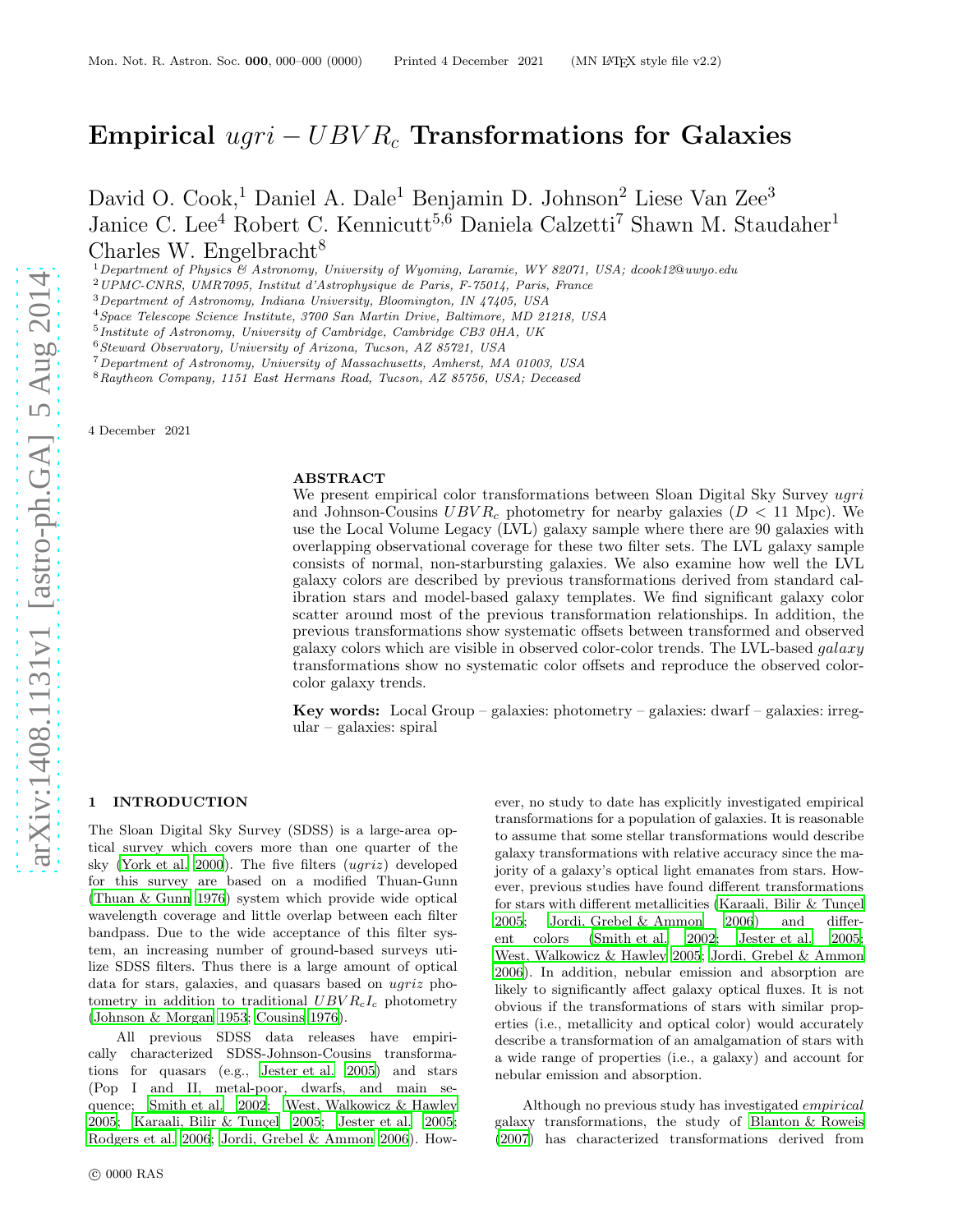model-based galaxy templates. These templates are a linear combination between observed galaxy spectral energy distributions (SEDs) from large galaxy surveys (GALEX, SDSS, 2MASS, GOODS, DEEP2) and the stellar models of [Bruzual & Charlot \(2003](#page-8-11)). Although these transformations were derived for galaxies, they are dependent upon stellar models which introduce uncertainty based upon model assumptions (e.g., age, metallicity, IMF, stellar mass-to-light ratios) in addition to assumptions of a galaxy's star formation history. It is not clear if transformations derived from model-based galaxy templates will accurately describe transformations for observed galaxy colors.

This study utilizes the Local Volume Legacy (LVL [Dale et al. 2009](#page-8-12)) survey galaxy sample to derive empirical SDSS-Johnson-Cousin transformations explicitly for galaxies. The LVL sample contains 90 galaxies with overlapping  $UBVR<sub>c</sub>$  and  $ugriz$  observational coverage. This data set is ideal to characterize these transformations since the LVL sample consists of galaxies with a wide range of properties (e.g., morphology, metallicity, optical luminosity and color, star formation rate, etc.). Furthermore, the sample is dominated by low-mass galaxies with low internal extinction [\(Dale et al. 2009](#page-8-12), Cook et al. 2014c). These data in combination with previous stellar transformation relationships will facilitate an examination of how well stellar transformations describe galaxy transformations. In addition, we compare the LVL galaxy transformations to the [Blanton & Roweis \(2007](#page-8-10)) transformations derived from model-based galaxy templates.

## 2 SAMPLE

The LVL sample consists of 258 of our nearest galaxy neighbors reflecting a statistically complete, representative sample of the local universe. The sample selection and description are detailed in [Dale et al. \(2009](#page-8-12)), but we provide an overview here.

The LVL sample was built upon the samples of two previous nearby galaxy surveys: ACS Nearby Galaxy Survey Treasury (ANGST; [Dalcanton et al. 2009](#page-8-13)) and 11 Mpc  $H\alpha$ and Ultraviolet Galaxy Survey (11 HUGS; [Kennicutt et al.](#page-8-14) [2008](#page-8-14); [Lee et al. 2011](#page-8-15)). The final LVL sample consists of galaxies that appear outside the Galactic plane ( $|b| > 20^{\circ}$ ), have a distance less than 11 Mpc ( $D \le 11$  Mpc), span an absolute B-band magnitude of  $-9.6 < M_B < -20.7$  mag, and span an RC3 catalog galaxy type range of  $-5 < T < 10$ . Consequently, the LVL sample contains low-mass dwarf and irregular galaxies, large spirals, and a few elliptical galaxies.

There is significant  $UBVR_c$  and ugriz observational overlap. A total of 49, 85, 39, and 88 galaxies with  $UBVR_c$ observations, respectively, also have ugriz imaging available. Figure [1](#page-2-0) presents histograms of the full LVL sample (unshaded) and a sub-sample with overlapping ugriz observational coverage (shaded). Both samples show relatively similar distributions of morphology, absolute B−band magnitude, star formation rate (SFR), and  $B - R$  optical color. The absolute  $B-$ band magnitudes and  $B-R$  optical colors are taken from Cook et al. (2014a; submitted). The SFRs are derived from the GALEX far-ultraviolet (FUV) magnitudes of [Lee et al. \(2011](#page-8-15)) and are transformed into SFRs via the prescription of [Murphy et al. \(2011](#page-8-16)).

## 3 DATA

We utilize the  $UBVR_c$  and ugri fluxes from the LVL global optical photometry study of Cook et al. (2014a; submitted). We do not use the z−band fluxes for our transformations since there are no corresponding  $I_c$ −band fluxes. These data are fully described in Cook et al. (2014a), but we provide a brief overview here.

The  $UBVR_c$  ground-based data were taken from 1–2 meter class telescopes. The images were reduced via standard IRAF tasks and the resulting photometry was calibrated to the Johnson-Cousins magnitude system via Landolt standard star observations taken several times a night. Since the fluxes of Cook et al. (2014a) are published in the AB magnitude system, we have recovered the Vega magnitudes via the prescription of [Blanton & Roweis \(2007\)](#page-8-10).

The SDSS data were downloaded from SDSS DR7 [\(Abazajian et al. 2009\)](#page-8-17). For each galaxy, mosaic images were constructed using the utility SWARP [\(Bertin et al.](#page-8-18) [2002](#page-8-18)), sky-subtracted, and photometrically calibrated to the AB magnitude system; note that the SDSS magnitudes are corrected for AB magnitude offsets as prescribed by the DR7 data release website.<sup>[1](#page-1-0)</sup>

To ensure accurate photometric comparisons across different optical bandpasses, Cook et al. (2014a; submitted) removed contaminating foreground stars and background galaxies from the optical images. Contaminant regions were overlaid onto each optical image, visually inspected, and the contaminant region sizes were adjusted to account for the relative apparent brightness of each source. Each contaminant was removed through an interpolation of the surrounding local sky using the IRAF task IMEDIT.

Global photometry is performed on both  $UBVR_c$  and ugri images within identical apertures defined by [Dale et al.](#page-8-12) [\(2009\)](#page-8-12). These apertures were chosen to encompass the majority of the emission seen at GALEX UV  $(1500\text{\AA}-2300\text{\AA})$ and Spitzer IR  $(3.6\mu m-160\mu m)$  wavelengths, but we have visually checked to ensure that they are adequately large to encompass all of the optical emission of each galaxy. These apertures have a median semi-major axis ratio of 1.5 compared to R25 apertures [\(de Vaucouleurs et al. 1991](#page-8-19)).

## 4 RESULTS

In this section we derive empirical color transformations for galaxies using a sub-sample of LVL with overlapping  $UBVR_c$  and ugri imaging. We derive both ugri-to- $UBVR_c$ and  $UBVR_c$ -to-ugri transformations and quantify the accuracy of all possible color-color combinations via the RMS scatter and the resulting transformed minus observed magnitude for each color transformation. We compare these results to previous transformations and examine how well all transformations reproduce observed color-color trends. The LVL galaxy transformations show better agreement with observed magnitudes and colors compared to previous transformations.

<span id="page-1-0"></span><sup>1</sup> http://www.sdss.org/dr7/algorithms/fluxcal.html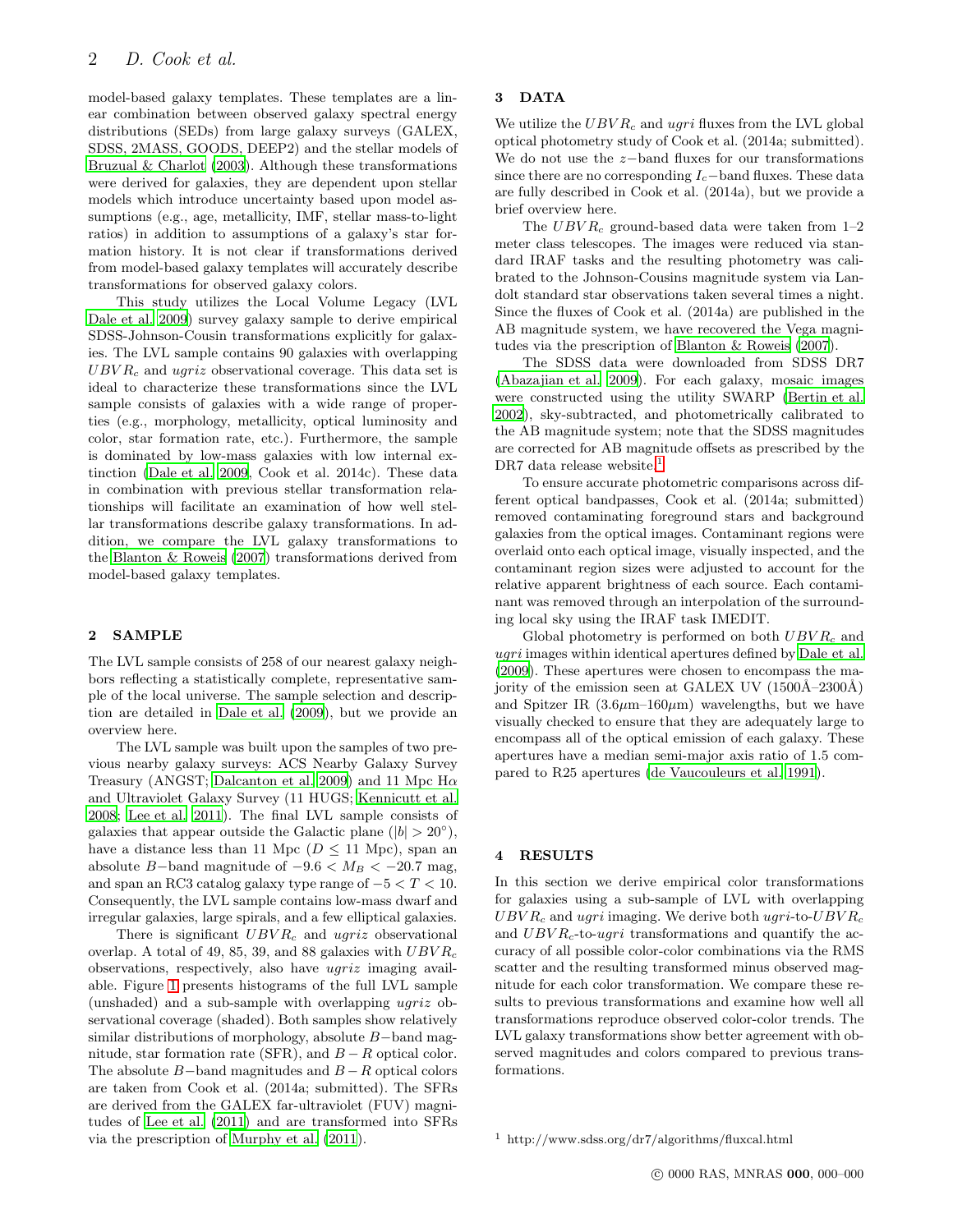

<span id="page-2-0"></span>Figure 1. Distributions of RC3 morphology type taken from [Kennicutt et al. \(2008\)](#page-8-14) (top left), absolute B−band magnitude (top right), star formation rate (bottom left), and  $(B - V)$  optical color (bottom right). The unshaded histograms show the entire sample of 258 galaxies, whereas the shaded portions indicate a sub-sample of galaxies with overlapping  $UBVR_c$  and ugri observations.

#### <span id="page-2-2"></span>4.1 SDSS to Johnson-Cousins

In this section we describe the methods used to derive the ugri-to- $UBVR_c$  galaxy transformations. We quantify the accuracy of each transformation and compare them to previous transformations. In addition, we perform a second accuracy check by comparing transformed colors to observed color-color trends.

#### <span id="page-2-3"></span>4.1.1 LVL Transformations for Galaxies

To determine color transformations between the SDSS and Johnson-Cousins magnitude systems we examine all possible combinations of the difference in Johnson-Cousins and SDSS magnitudes versus SDSS colors (e.g.,  $U - r$  versus  $g-r$ ). A least  $\chi^2$  fit is performed on each combination and the RMS scatter about the best-fit line is calculated. In addition, we calculate the median absolute difference between the transformed and observed magnitude ( $\Delta M_{\text{med}}$ ) for each color transformation.

The combination of RMS scatter and  $\Delta M_{\text{med}}$  values together quantify the accuracy of each color transformation. A low RMS scatter implies a well-behaved transformation (i.e., most galaxies show agreement with the best fit transformation). The  $\Delta M_{\text{med}}$  values quantify how accurately the transformation (i.e. the best-fit line to the data) reproduces the typical observed magnitudes for the sample.

The top panel of Figure [2](#page-3-0) shows  $\Delta M_{\rm med}$  versus the RMS scatter of each LVL color transformation. Above an RMS value of  $\sim 0.12$  magnitudes, there exists a lower en-

SDSS Transformations

| Color                           | Color Transformation                                                                                                                                                                                   | R.MS<br>(mag)                |
|---------------------------------|--------------------------------------------------------------------------------------------------------------------------------------------------------------------------------------------------------|------------------------------|
| $U - i =$<br>$B - i =$<br>$V-u$ | $(1.93 \pm 0.06)(q - i) + (-0.48 \pm 0.04)$<br>$(1.27 \pm 0.03)(q - i) + (0.16 \pm 0.01)$<br>$(-0.82 \pm 0.03)(u-r) + (-0.02 \pm 0.04)$<br>$=$<br>$R - u = (-1.06 \pm 0.02)(u - r) + (-0.11 \pm 0.03)$ | 0.09<br>0.04<br>0.03<br>0.08 |

<span id="page-2-1"></span>Table 1. The  $ugri$ -to- $UBVR_c$  transformation equations and coefficients for galaxies derived from a sub-sample of LVL where there exists an overlap between  $UBVR_c$  and ugri imaging. The last column lists the RMS scatter of the LVL galaxy colors around the least  $\chi^2$  fit for each transformation.

velope in  $\Delta M_{\text{med}}$  where the transformed magnitudes are increasingly inconsistent with the observed magnitude (i.e., higher  $\Delta M_{\text{med}}$ ). This trend suggests that transformations with low RMS scatter should result in good agreement between transformed and observed magnitudes. However, there are a number of color transformations with low RMS scatter (< 0.12 mag) but relatively high  $\Delta M_{\text{med}}$  values  $(>0.05$  mag). Thus a combination of low RMS scatter and low  $\Delta M_{\rm med}$  would provide the best available transformation for each filter. If we treat the RMS scatter and  $\Delta M_{\rm med}$ values as a measure of each transformation's uncertainty, we can add these quantities in quadrature, identify the lowest value as the transformation with the lowest uncertainty, and thus identify the best available transformation.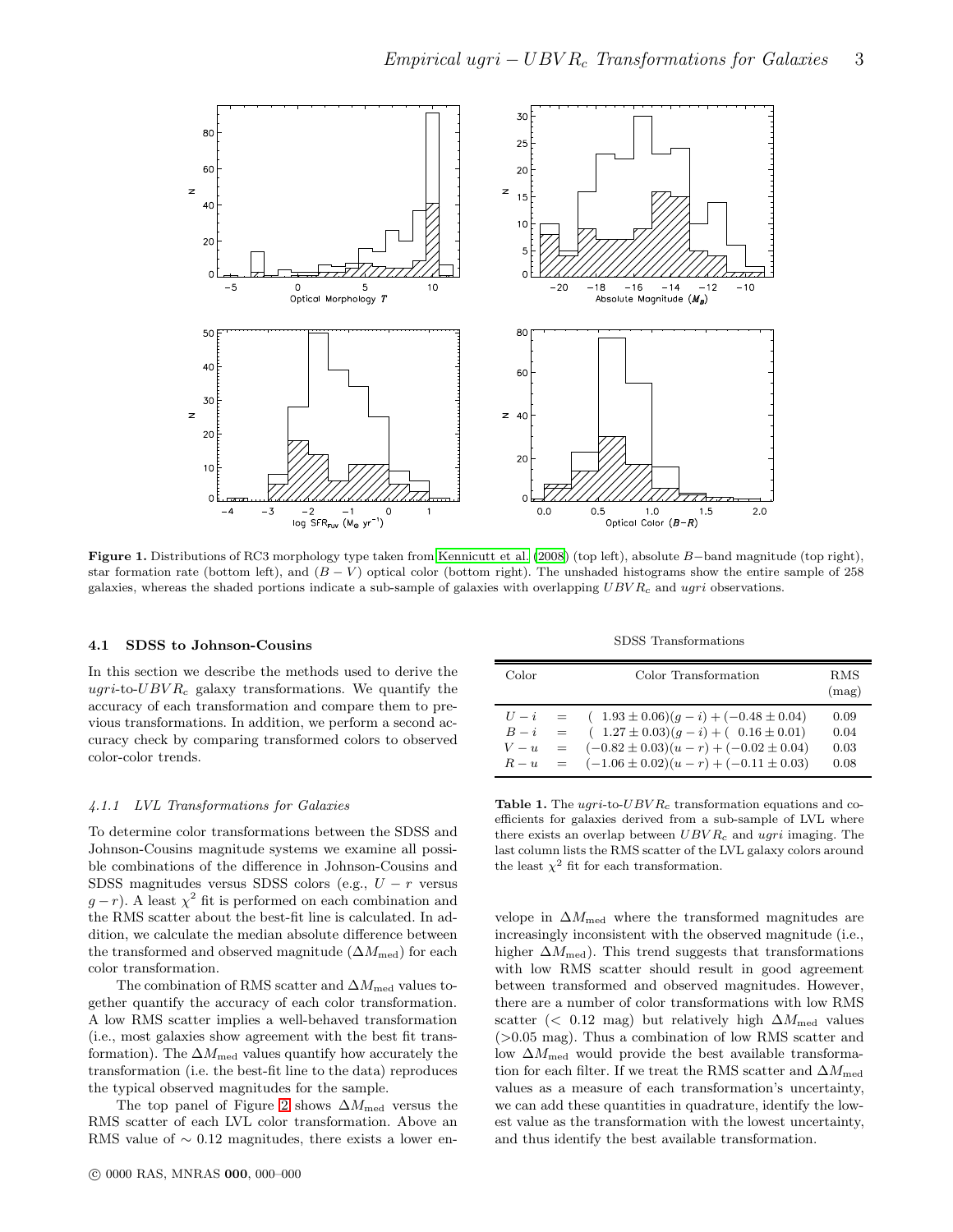

<span id="page-3-0"></span>Figure 2. The median absolute difference between the transformed and observed magnitudes  $(\Delta M_{\text{med}})$  versus the RMS scatter of each color transformation. Top panel: all possible colorcolor transformation combinations of the LVL sub-sample with overlapping  $UBVR_c$  and  $ugri$  imaging. Bottom panel: transformations of previous studies derived from standard calibration stars overplotted onto the data of the top panel which are now presented as "plus" signs.

There are several  $B-$  and  $V-$ band transformations where both the RMS scatter and  $\Delta M_{\rm med}$  values fall below 0.05 magnitudes. Also, the  $R_c$ −band transformations show low  $\Delta M_{\rm med}$  values ( $\Delta M_{\rm med} < 0.05)$  but slightly higher RMS scatter  $(0.05 < RMS < 0.12)$ . For these three bandpasses  $(BVR<sub>c</sub>)$ , we choose the transformation with the lowest RMS and  $\Delta M_{\text{med}}$  values added in quadrature.

There are several U−band transformations which show low RMS scatter  $( $0.12 \text{ mag}$ ) but all show relatively high$  $\Delta M_{\text{med}}$  values ( $\geq 0.1$  mag) compared to other bandpasses. The transformation with the lowest RMS and  $\Delta M_{\rm med}$  value added in quadrature falls on Figure [2](#page-3-0) at an RMS of ∼ 0.09 and  $\Delta M_{\text{med}}$  value of ~ 0.1 magnitudes, respectively. The equations and best fit parameters of the  $ugri$ -to- $UBVR_c$ LVL galaxy transformations are shown in Table [1.](#page-2-1) The individual LVL color transformation relationships are graphically presented in Figure [3.](#page-3-1)

#### 4.1.2 Previous Transformations

We also test how well the LVL galaxy colors are described by previous SDSS transformations. The studies of [Jester et al. \(2005](#page-8-4)), [Jordi, Grebel & Ammon \(2006\)](#page-8-9), and [Blanton & Roweis \(2007\)](#page-8-10) derived  $ugriz$ -to- $UBVR_cI_c$  transformations while R. Lupton's  $(2005, \text{ hereafter } L05)^2$  $(2005, \text{ hereafter } L05)^2$  $(2005, \text{ hereafter } L05)^2$  transformations derived  $ugriz$ -to- $BVR<sub>c</sub>I<sub>c</sub>$  transformations; there



<span id="page-3-1"></span>Figure 3. The color-color relationships used to define the LVL galaxy transformations. The solid black line is the least  $\chi^2$  fit to the galaxy colors and represent the LVL galaxy transformations. The fit parameters are listed in the caption as well as in Table [1.](#page-2-1)

are no U−band transformations for L05. The studies of L05, [Jester et al. \(2005\)](#page-8-4), and [Jordi, Grebel & Ammon \(2006\)](#page-8-9) utilized either Landolt standard stars [\(Landolt 1992\)](#page-8-20) or an extension of Landolt's standard stars [\(Stetson 2000](#page-8-21)) to derive stellar transformations, while [Blanton & Roweis \(2007\)](#page-8-10) utilized model-based galaxy templates to derive galaxy transformations.

Figure [4](#page-4-0) graphically presents the color transformation relationships of these previous studies with the LVL galaxy colors overplotted. Any previous transformation which utilizes I−band photometry has been omitted since the study of Cook et al. (2014a; submitted) did not publish such measurements. The LVL galaxy colors show a significant amount of scatter around most of these relationships and/or there exists an offset between the LVL derived best-fit and those derived from standard stars and model-based galaxy templates.

We calculate the RMS scatter of the LVL galaxy colors around the previously published best fit lines and the  $\Delta M_{\text{med}}$  values to quantify the accuracy of the previous transformations on galaxy colors. The results are graphically show in the bottom panel of Figure [2.](#page-3-0) The previous transformations show a similar trend across  $UBVR_c$  filters to those of LVL where the transformations of both the B− and V-band show low RMS scatter and  $\Delta M_{\text{med}}$  values, the R<sub>c</sub>−band show higher RMS scatter but low  $\Delta M_{\text{med}}$ values, and the U−band show relatively high RMS scatter and  $\Delta M_{\text{med}}$  values.

<span id="page-3-2"></span><sup>2</sup> https://www.sdss3.org/dr10/algorithms/sdssUBVRITransform.php show poor fits to observed galaxy colors. In addition, Fig-Although some of the  $B-$ ,  $V-$ , and  $R_c$ -band transformations of previous studies provide reasonably low  $\Delta M_{\text{med}}$ values, most of the corresponding color-color relationships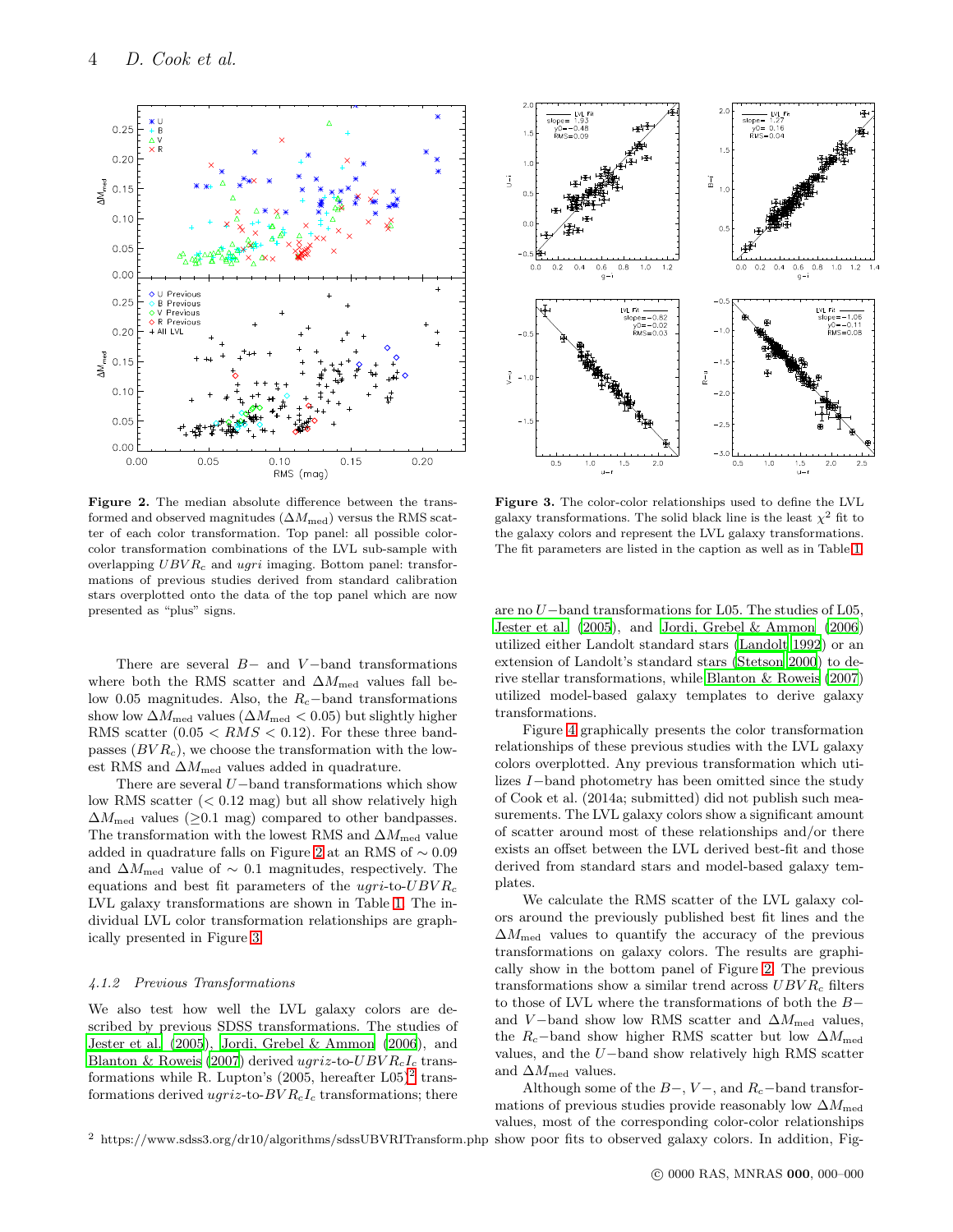

<span id="page-4-0"></span>Figure 4. The color-color relationships used to derive the previous transformations of [Jester et al. \(2005](#page-8-4)), L05, [Jordi, Grebel &](#page-8-9) Ammon [\(2006\)](#page-8-9), and [Blanton & Roweis \(2007](#page-8-10)). The open diamonds represent the observed LVL galaxy colors and the black solid line represents the best-fit line to the data. The dashed, long-dashed, dashed-dot, and dashed-dot-dot lines represent the best-fit lines published by the studies of [Jester et al. \(2005](#page-8-4)), L05, [Jordi, Grebel & Ammon \(2006](#page-8-9)), and [Blanton & Roweis \(2007\)](#page-8-10), respectively. Most panels show significant galaxy scatter or an offset between the LVL and stellar transformation best-fit line.

ure [2](#page-3-0) shows that for every transformation derived in previous studies there exists an LVL transformation with a lower RMS scatter and  $\Delta M_{\rm med}$  value in every bandpass. Furthermore, the U−band transformations provide the highest contrast between the accuracies of the LVL and previous transformations. There are many LVL U−band transformations which are significantly lower in both RMS scatter and  $\Delta M_{\rm med}$  values compared to the best U−band transformation derived from previous studies.

## 4.1.3 Observed Color-Color Trends

The RMS scatter and  $\Delta M_{\text{med}}$  values provide one way to quantify the accuracy of each transformation. Another means to test the accuracy of color transformations is to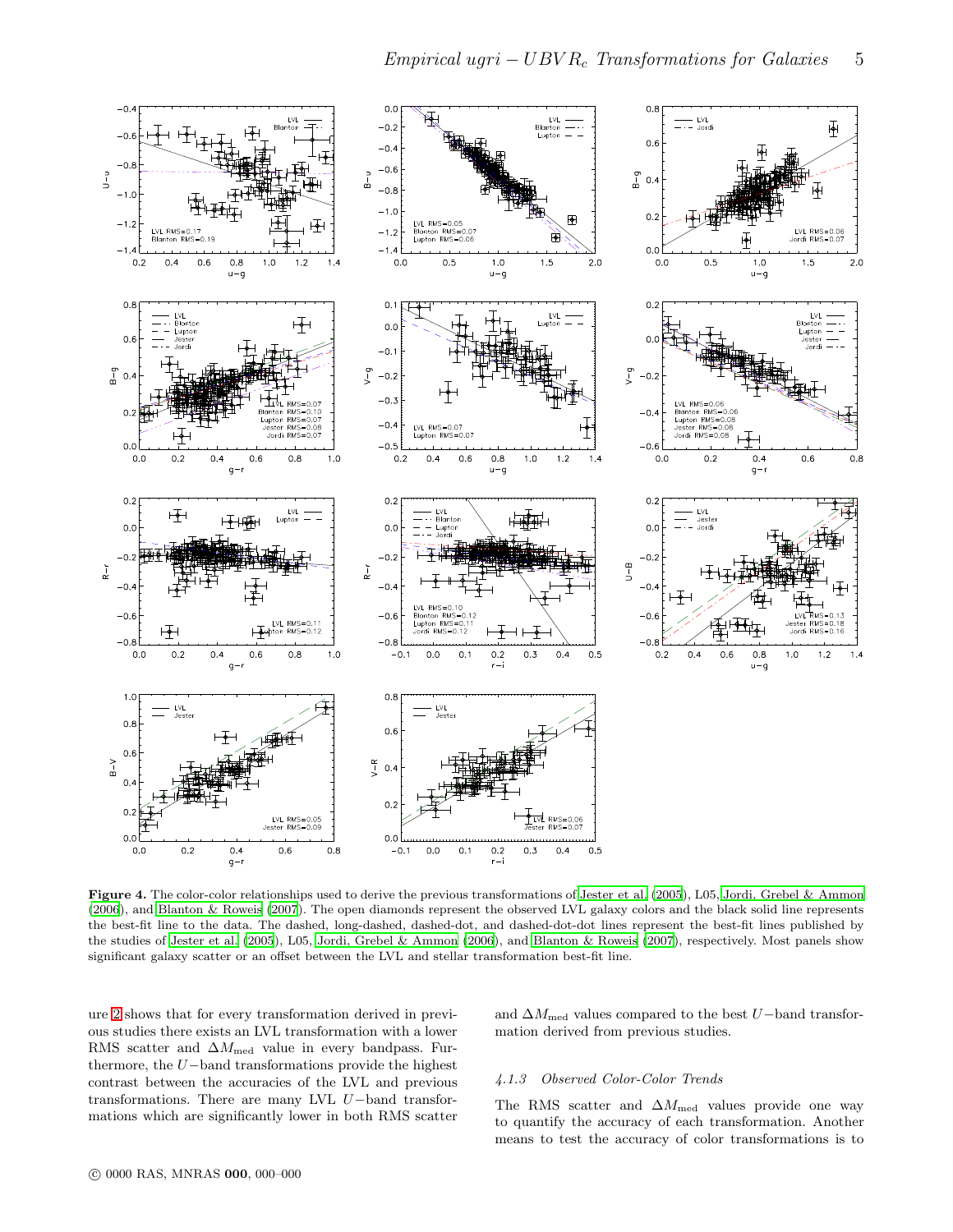propagate the transformed magnitudes into colors and examine how well these transformed colors reproduce observed color-color trends.

In general, galaxies show correlations between different optical colors with varying amounts of scatter (e.g., [Blanton et al. 2003](#page-8-22), Cook et al. 2014a; submitted). This scatter is reduced when the flux within each bandpass is corrected for internal extinction due to dust (Cook et al. 2014c; submitted). To test how well the LVL and previous transformations reproduce observed color-color relationships we correct both the transformed and observed LVL galaxy fluxes for extinction due to dust.

The extinction corrections in each optical bandpass are carried out by Cook et al. (2014c; submitted) and are fully described there. Note that correcting for internal dust extinction does not change the difference between transformed and observed colors, but visually highlights any differences in color-color trends which are consequently tighter due to dust corrections. Quantities in this study which have been corrected for internal extinction due to dust are denoted with a subscript "0" and represent an intrinsic measurement.

Figures [5](#page-5-0) and [6](#page-7-0) show two color-color relationships where the observed  $UBVR_c$  colors show relatively tight correlations with each other. The panels of Figures [5](#page-5-0) and [6](#page-7-0) present the observed-only color-color trend for a visual reference and subsequent comparison panels between observed and transformed colors. These comparison panels show colors transformed via the prescriptions of L05, [Jester et al.](#page-8-4) [\(2005](#page-8-4)), [Jordi, Grebel & Ammon \(2006\)](#page-8-9), [Blanton & Roweis](#page-8-10) [\(2007](#page-8-10)), and the LVL galaxy prescriptions presented in Table [1.](#page-2-1) When multiple previous transformations exist for a given bandpass, we choose the one which yielded the lowest  $\Delta M_{\text{med}}$  value in the bottom panel of Figure [2.](#page-3-0)

Figure [5](#page-5-0) shows the  $(B-V)_0$  versus  $(B-R)_0$  relationship where panel (a) is the observed trend with no transformed colors overplotted, panel (b) has the transformed colors via the prescription of L05 overplotted, panel (c) has the transformed colors via the prescription of [Jester et al. \(2005](#page-8-4)) overplotted, panel (d) has the transformed colors via the prescription of [Jordi, Grebel & Ammon \(2006](#page-8-9)) overplotted, panel (e) has the transformed colors via the prescription of [Blanton & Roweis \(2007](#page-8-10)) overplotted, and panel (f) has the LVL transformed colors overplotted.

Visual inspection of Figure [5](#page-5-0) shows significant disagreement between the observed color-color trend and the transformed colors of L05 in both slope and color offset. The transformed colors of [Jester et al. \(2005\)](#page-8-4), [Jordi, Grebel & Ammon \(2006\)](#page-8-9), and [Blanton & Roweis](#page-8-10) [\(2007](#page-8-10)) show similar slopes to that of the observed trend, but the [Jordi, Grebel & Ammon \(2006](#page-8-9)) transformations show a noticeable offset.

Although the transformed colors of [Jester et al. \(2005](#page-8-4)) show a similar slope to that of the observed colors there is an offset which is less obvious at first glance. Table [2](#page-6-0) shows the median color difference between the transformed and observed colors for the LVL and previous transformations. The median  $\Delta(B-R)_0$  and  $\Delta(B-V)_0$  color differences for [Jester et al. \(2005](#page-8-4)) show that both colors are redder by 0.16 and 0.1 magnitudes, respectively. The ratio of  $\Delta (B - R)_{0}$ to- $\Delta(B-V)_0$  represents the slope at which the [Jester et al.](#page-8-4) [\(2005](#page-8-4)) colors are shifted and is similar to the slope of the ob-



<span id="page-5-0"></span>**Figure 5.** The color-color relationship between  $(B - R)$ <sup>0</sup> and  $(B - V)_0$  where the flux of each bandpass in both colors have been corrected for internal extinction due to dust and Milky Way foreground extinction. Panel (a) is the observed trend with no transformed colors overplotted, panel (b) has the transformed colors via the prescription of L05 overplotted, panel (c) has the transformed colors via the prescription of [Jester et al. \(2005](#page-8-4)) overplotted, panel (d) has the transformed colors via the prescription of [Jordi, Grebel & Ammon \(2006\)](#page-8-9) overplotted, panel (e) has the transformed colors via the prescription of [Blanton & Roweis](#page-8-10) [\(2007](#page-8-10)) overplotted, and panel (f) has the LVL transformed colors overplotted. Each of the stellar transformed colors show color offsets in both axes. These offsets are quantified in Table [2.](#page-6-0) The LVL transformed colors show good agreement with the observed color trend.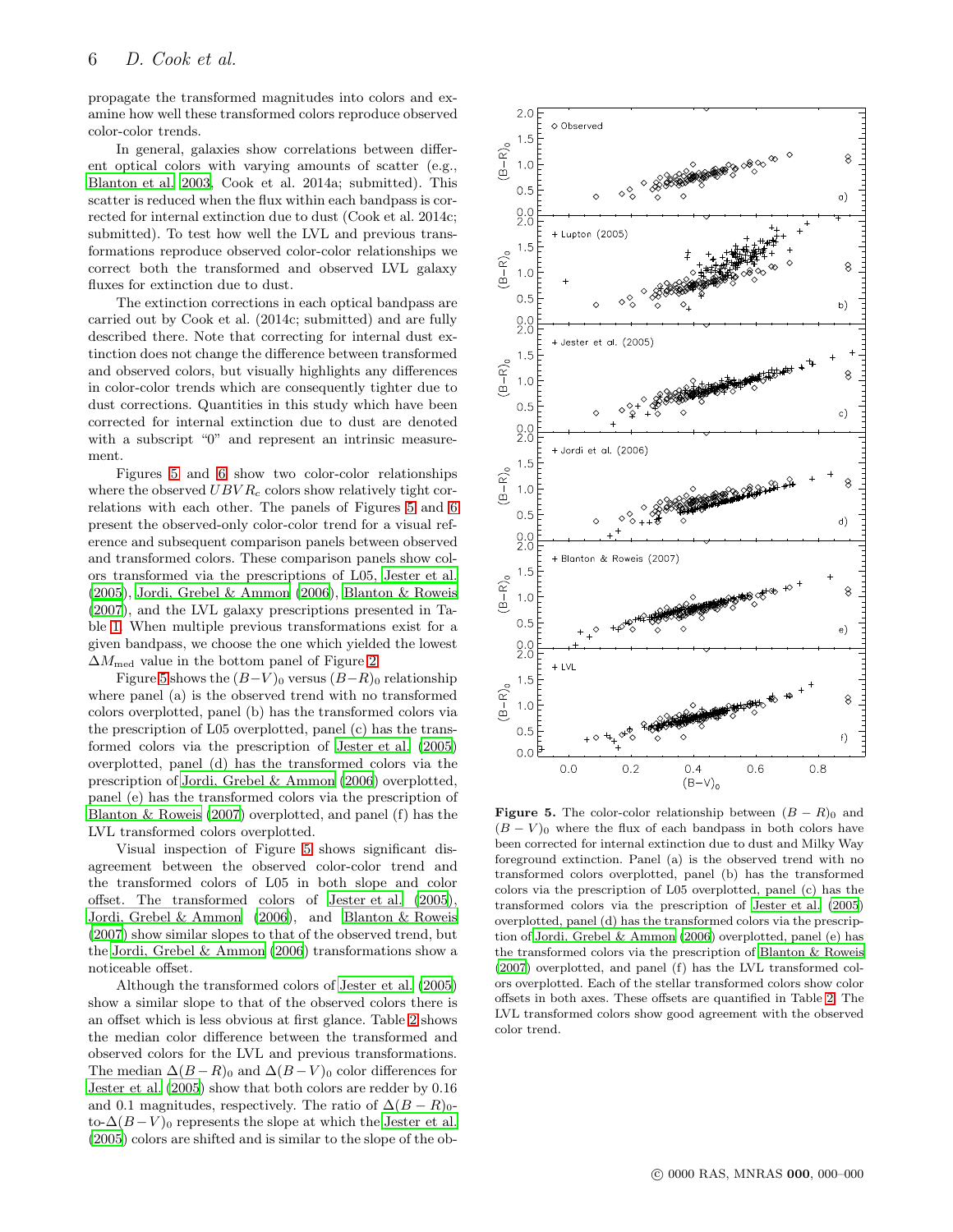| Color                  | Study                                                                                                           | $\Delta color$<br>(mag)                    |
|------------------------|-----------------------------------------------------------------------------------------------------------------|--------------------------------------------|
|                        | Jester et al. $(2005)$ :<br>Jordi et al. $(2006)$ :<br>Blanton & Roweis (2007):<br>LVL:                         | 0.15<br>0.11<br>0.13<br>0.04               |
| $(U-V)_0$              | Jester et al. $(2005)$ :<br>Jordi et al. $(2006)$ :<br>Blanton & Roweis $(2007)$ :<br>$LVI$ .:                  | 0.29<br>0.23<br>0.14<br>0.06               |
|                        | Jester et al. $(2005)$ :<br>Jordi et al. $(2006)$ :<br>Blanton & Roweis $(2007)$ :<br>LVL:                      | 0.24<br>0.02<br>0.06<br>$-0.01$            |
| $(B-V)_0$              | Jester et al. $(2005)$ :<br>Lupton $(2005)$ :<br>Jordi et al. $(2006)$ :<br>Blanton & Roweis $(2007)$ :<br>LVL: | 0.10<br>0.13<br>0.08<br>$-0.03$<br>0.01    |
|                        | Jester et al. $(2005)$ :<br>Lupton $(2005)$ :<br>Jordi et al. $(2006)$ :<br>Blanton & Roweis $(2007)$ :<br>IVL: | 0.16<br>0.50<br>$-0.01$<br>0.01<br>0.01    |
| $(V - R)$ <sup>0</sup> | Jester et al. $(2005)$ :<br>Lupton $(2005)$ :<br>Jordi et al. $(2006)$ :<br>Blanton & Roweis $(2007)$ :<br>LVL: | 0.05<br>0.31<br>$-0.10$<br>0.03<br>$-0.01$ |

Median Color Differences

<span id="page-6-0"></span>Table 2. The median color differences between the ugri-to- $UBVR<sub>c</sub>$  transformed and observed colors for the LVL galaxy transformations and those derived in previous transformations. The flux of each bandpass for all colors have been corrected for internal extinction due to dust.

served color-color trend (ratio of  $\Delta y$ -to- $\Delta x \sim 1.5$ ). Thus, the [Jester et al. \(2005](#page-8-4)) transformations show a similar  $(B-R)_0$ and  $(B-V)_0$  slope to that of the observed colors, but exhibit a systematic offset along the observed color-color relationship to redder colors (up and to the right in Figure [5\)](#page-5-0).

Both the LVL and [Blanton & Roweis \(2007](#page-8-10)) transformations show similar agreement between the transformed and observed color slopes in Figure [5,](#page-5-0) and show small color offsets in Table [2.](#page-6-0) However, the LVL transformed colors consistently exhibit the lowest, or similar to the lowest, median color differences in all colors; especially those which involve U−band transformations.

Figure [6](#page-7-0) shows another observed color-color trend where there exists a correlation between  $(U - R)$ <sub>0</sub> and  $(B - V)_0$ . Note that there is no L05 panel in Figure [6](#page-7-0) since there are no L05 U−band transformations.

Figure [6](#page-7-0) shows that the Jester et al.  $(2005)$ , [Jordi, Grebel & Ammon \(2006\)](#page-8-9), and [Blanton & Roweis](#page-8-10) [\(2007](#page-8-10)) transformations show a similar slope compared to the observed trend, but the transformed colors of both

## SDSS Transformations

| Color          |                           | Color Transformation                                                                                                                                                                                      | RMS<br>(mag)                 |
|----------------|---------------------------|-----------------------------------------------------------------------------------------------------------------------------------------------------------------------------------------------------------|------------------------------|
| $q-V$<br>$r-B$ | $\mathbf{r} = \mathbf{r}$ | $u - V = (2.05 \pm 0.12)(B - V) + (0.10 \pm 0.06)$<br>$(0.70 \pm 0.06)(B-V) + (-0.17 \pm 0.03)$<br>$=$ $(-1.42 \pm 0.08)(B - V) + (0.01 \pm 0.04)$<br>$i - V = (-2.29 \pm 0.23)(V - R) + (0.48 \pm 0.09)$ | 0.06<br>0.05<br>0.06<br>0.06 |

<span id="page-6-1"></span>Table 3. The  $UBVR<sub>c</sub>$ -to-ugri transformation equations and coefficients for galaxies. The last column lists the RMS scatter of the LVL galaxy colors around the least  $\chi^2$  fit for each transformation.

[Jordi, Grebel & Ammon \(2006\)](#page-8-9) and [Blanton & Roweis](#page-8-10) [\(2007\)](#page-8-10) show a noticeable offset. Inspection of Table [2](#page-6-0) reveals that the [Jester et al. \(2005](#page-8-4)) transformations have redder median colors in both  $(U - R)_0$  and  $(B - V)_0$  similar to the observed color-color slope indicating a systematic offset along the observed color-color relationship. Furthermore, Table [2](#page-6-0) shows that all previous transformations exhibit greater median color differences compared to the LVL transformations.

The LVL transformations show good agreement with the color-color trend in Figure [6](#page-7-0) and no systematic offset in the median color differences in Table [2.](#page-6-0) In addition, only the LVL transformations show small median color differences in colors which involve U−band transformations. Although, some of the previous transformations show good agreement with some observed color trends, only the LVL transformations show consistent agreement across all colors.

#### 4.2 Johnson-Cousins to SDSS

In this section we derive the  $UBVR_c$ -to-ugri galaxy transformations with identical methods to those described in §[4.1.](#page-2-2) We verify the accuracy of these transformations and compare them to previous transformations via observed ugri color-color trends. However, we only present these results in tabular format since we observe similar trends to those found in §[4.1.](#page-2-2)

## 4.2.1 LVL Transformations for Galaxies

We examine all possible combinations of SDSS minus Johnson-Cousins magnitudes versus Johnson-Cousins colors to derive the LVL galaxy transformations. The RMS scatter and  $\Delta M_{\rm med}$  values are calculated for each transformation. The  $\Delta M_{\text{med}}$  versus RMS scatter plot for these transformations (not shown for brevity) has a similar overall structure to that of Figure [2.](#page-3-0) There are multiple ugri−band transformations with low RMS scatter and  $\Delta M_{\text{med}}$  values  $(<0.1$  mag). For these bandpasses  $(ugri)$ , we choose the transformations with the lowest RMS and  $\Delta M_{\rm med}$  added in quadrature (see § [4.1.1\)](#page-2-3). There are no z-band transformations derived in this study due a lack of corresponding  $I_c$ −band fluxes. The  $UBVR_c$ -to-ugri galaxy transformation equations and best-fit parameters are presented in Table [3](#page-6-1)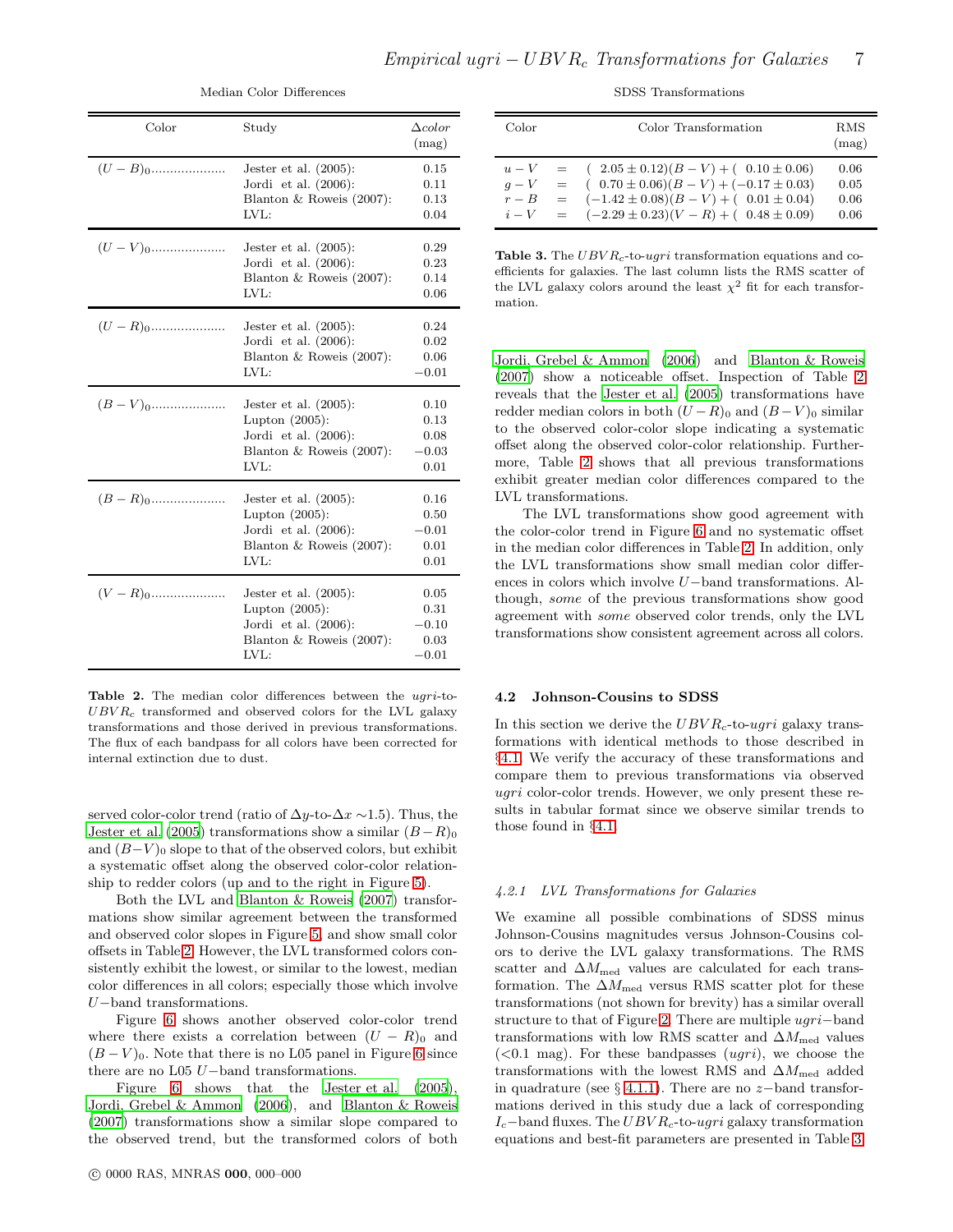

<span id="page-7-0"></span>**Figure 6.** The color-color relationship between  $(U - R)$ <sup>0</sup> and  $(B - V)_0$ . Panel (a) is the observed trend with no transformed colors overplotted, panel (b) has the transformed colors via the prescription of [Jester et al. \(2005\)](#page-8-4) overplotted, panel (c) has the transformed colors via the prescription of [Jordi, Grebel & Ammon \(2006](#page-8-9)) overplotted, panel (d) has the transformed colors via the prescription of [Blanton & Roweis](#page-8-10) [\(2007\)](#page-8-10) overplotted, and panel (e) has the LVL transformed colors overplotted. Each of the stellar transformed colors show color offsets in both axes. These offsets are quantified in Table [2.](#page-6-0) The LVL transformed colors show good agreement with the observed color trend.

## 4.2.2 Previous Transformations

We also compare the LVL  $UBVR<sub>c</sub>$ -to-ugri galaxy transformations to those of previous studies. However, the study of L05 does not provide Johnson-Cousins-to-SDSS transformations, thus there are no comparisons with the L05 study. Furthermore, no i−band transformation comparisons can be made with any previous study since these transformations require  $I_c$ -band photometry which are not available for the LVL sample of galaxies.

Visual inspection of the previous transformation relationships with LVL galaxy colors overplotted (not shown for brevity) reveals similar results to those seen in Figure [4.](#page-4-0) The LVL galaxy colors show large scatter around the previous transformation relationships and/or there exists significant deviations between the LVL best fits and those derived in previous studies.

To quantify the accuracy of previous transformations on galaxy colors we calculate the RMS scatter of the LVL galaxy colors around the previously published best fit line and  $\Delta M_{\rm med}$  values. The results are not graphically shown for brevity but yield similar results to the bottom panel of Figure [2.](#page-3-0) All of the q-band and only one of the r−band transformations derived from previous studies yield low RMS scatter and  $\Delta M_{\text{med}}$  values (<0.1 mag). However, all of the u− and most of the r−band transformations show relatively high RMS scatter  $(0.1 < RMS < 0.2)$  and  $\Delta M_{\text{med}}$ values (0.1 <  $\Delta M_{\text{med}}$  < 0.3). For every transformation of previous studies there exists an LVL transformation with a lower RMS scatter and  $\Delta M_{\text{med}}$  value in every available bandpass.

#### 4.2.3 Observed Color-Color Trends

Due to the availability of only three transformed  $uqri$ filters, we examine only one observed color-color trend which is not shown for brevity:  $(g - r)_0$  versus  $(u - r)_0$ . We find similar results to those seen in Figure [6](#page-7-0) where the [Jester et al. \(2005](#page-8-4)), [Jordi, Grebel & Ammon \(2006](#page-8-9)), and [Blanton & Roweis \(2007](#page-8-10)) transformations show similar slopes to the observed color-color trends, but the transformed colors of both [Jordi, Grebel & Ammon \(2006](#page-8-9)) and [Blanton & Roweis \(2007\)](#page-8-10) show a noticeable offset. Furthermore, the transformed colors of [Jester et al. \(2005](#page-8-4)) show an offset in both colors which are similar to the observed colorcolor relationship slope which indicates a systematic color offset. Although we do not show this color-color figure, we have provided the median color differences in Table [4.](#page-8-23)

The LVL galaxy transformations show good agreement with the observed color-color trends and show no systematic color differences in Table [4.](#page-8-23) In addition, the LVL transformations consistently show smaller color differences when compared to previous transformations. These results suggest that the LVL galaxy transformations more accurately describe the SDSS-Johnson-Cousins color relationships for galaxies.

#### 4.3 Summary

We have derived empirical color transformations for galaxies between the SDSS ugri and Johnson-Cousins  $UBVR_c$ photometric systems. We utilize the LVL nearby galaxy sample which consists of normal, non-starbursting galaxies. The data are taken from the LVL global optical photometry study of Cook et al. (2014a; submitted) where the fluxes were measured within identical apertures across all optical bandpasses to ensure consistent photometric comparisons.

The LVL galaxy transformations are derived via an analysis of all possible color transformation combinations. The accuracy of each transformation is quantified via the RMS scatter around the least  $\chi^2$  fit and the median absolute difference between the resulting transformed and observed magnitudes  $(\Delta M_{\text{med}})$ .

We also compared our results to those of previous SDSS transformations derived from standard calibration stars (L05; [Jester et al. 2005;](#page-8-4) [Jordi, Grebel & Ammon 2006](#page-8-9)) and